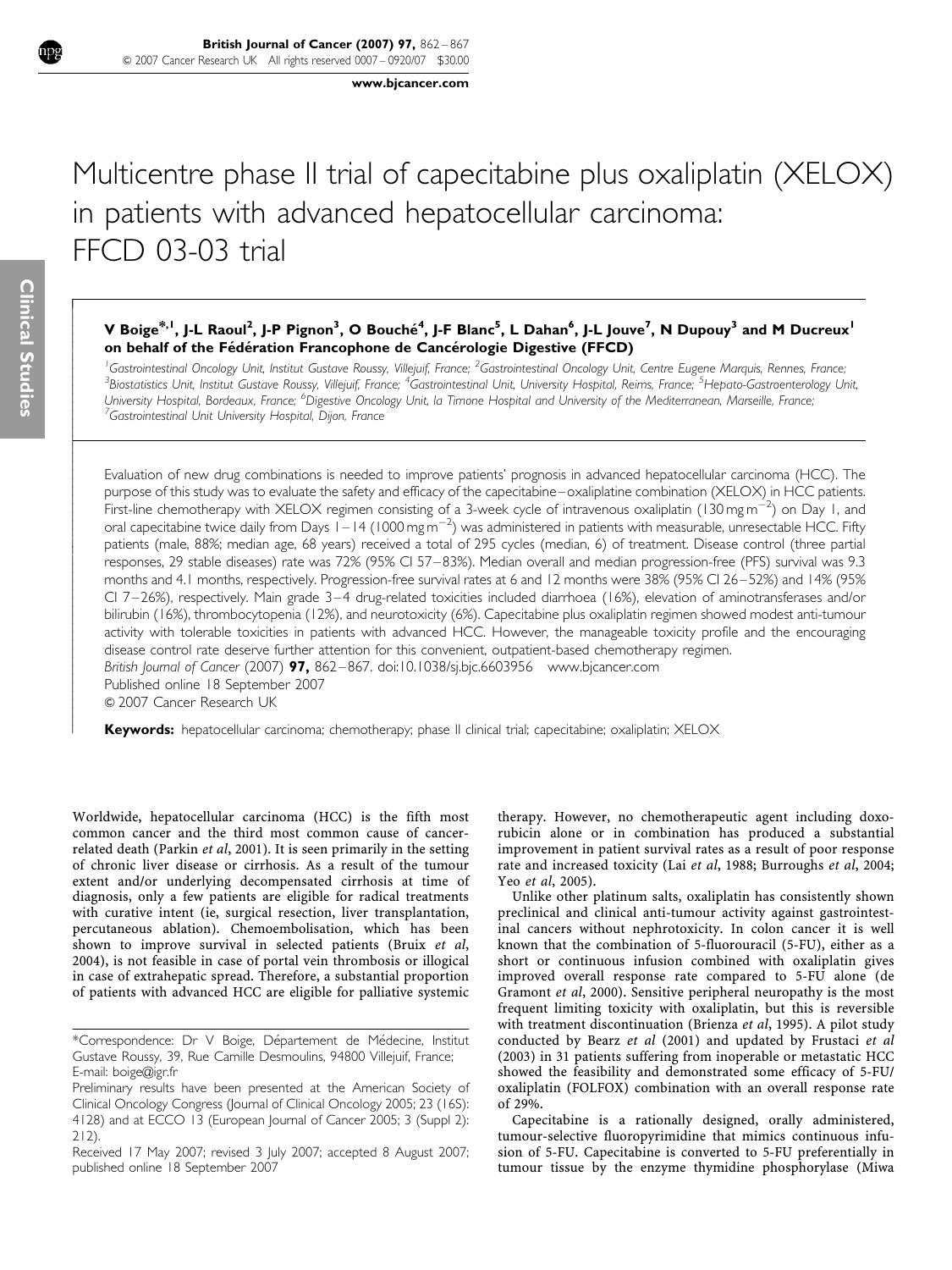et al[, 1998](#page-4-0); [Schuller](#page-5-0) et al, 2000) and has been approved by the Food and Drug Administration and the European Agency for the Evaluation of Medicinal Products (EMEA) to treat patients with colorectal cancer (CRC). The efficacy and toxicity of capecitabine in 37 patients with unresected HCC was analysed in one retrospective study reported by Patt et al [\(2004\);](#page-5-0) capecitabine was found to be safe in patients with cirrhosis and provided an 11% response rate including one radiologically confirmed complete response ([Cassidy](#page-4-0) et al, 2004).

The rationale for developing the capecitabine– oxaliplatin combination in HCC was based on (1) the synergy of these two drugs [\(Cassidy](#page-4-0) et al, 2004); (2) the lack of renal toxicity of oxaliplatin in cirrhotic patients (low risk of oedema and ascites due to non-required hyperhydration) ([Brienza](#page-4-0) et al, 1995); (3) the clinical activity and favourable toxicity profile of capecitabine alone and in combination with oxaliplatin in advanced or metastatic CRC [\(Van Cutsem](#page-5-0) et al, 2001; [Borner](#page-4-0) et al, 2002; [Cassidy](#page-4-0) et al, 2004); and (4) no dose adjustment required for capecitabine and oxaliplatin in hepatic dysfunction [\(Brienza](#page-4-0) et al, [1995](#page-4-0); [Twelves](#page-5-0) et al, 1999). This French, multicentre, open-label, phase II study aimed to assess efficacy and safety of first-line capecitabine plus oxaliplatin (XELOX) regimen in patients with unresectable HCC without decompensated cirrhosis.

#### PATIENTS AND METHODS

#### Patients

Patients who were not suitable for surgical resection, liver transplantation, or local ablation techniques, with either histologically proven HCC, or combination of liver cirrhosis, radiologically documented hypervascular liver tumour and alphafetoprotein (AFP) level > 400 ng ml<sup>-1</sup>, were eligible to this open-label, phase II study. Other eligibility criteria were measurable tumour mass  $\geqslant$  2 cm in diameter; Cancer of the Liver Italian Program score (CLIP) (cancer of the liver program investigators,  $1998$ ) < 4;  $age > 18$  years; World Health Organization (WHO) performance status (PS) 0-2; Child-Pugh score of A or B; life expectancy  $>12$ weeks; adequate hepatic, renal and bone marrow function (serum bilirubin  $\leq 1.5$  the upper limit of normal (ULN), creatinine  $\leq 1.5$ ULN, neutrophils >  $1.5$  g l<sup>-1</sup>, platelets > 75 g l<sup>-1</sup>). Main exclusion criteria were Child –Pugh score of C, previous systemic chemotherapy, chemoembolisation or embolisation, or radiotherapy; concomitant anti-tumour therapy including tamoxifen, interferon and somatostatin analogues, central nervous system metastases, severe cardiac and/or respiratory failure, concurrent malignancy, and baseline sensitive peripheral neuropathy; and pregnant or lactating females. Patients provided written informed consent.

#### Study design

This was a multicentre, open-label phase II study conducted at six centres in France. The study protocol was approved by an independent Ethics Committee (Comité Consultatif de Protection des Personnes dans la Recherche Biomédicale, C.C.P.P.R.B. at Bicêtre Hospital, Paris, France) and carried out according to International Conference on Harmonisation/WHO Good Clinical Practice standards Guidelines and declaration of Helsinki.

#### Treatment protocol

Capecitabine plus oxaliplatin regimen was administered as a 3 week cycle. In each cycle, oxaliplatin was administered at a total dose of  $130 \text{ mg m}^{-2}$  as a 2-h i.v. infusion on Day 1, and capecitabine 1000 mg m<sup>-2</sup> was taken orally twice daily (total daily dose 2000 mg m<sup>-2</sup>) on Days 1-14.

Complete blood cell and platelet counts were performed weekly, and physical examination, biology (serum AFP, transaminases,



alkaline phosphatases, bilirubin, lactate dehydrogenase,  $\gamma$ -glutamyl transferase, albumin, prothrombin time (PT), and creatinine), and safety assessments were performed before each cycle of chemotherapy. Analysis of AFP level and tumour assessment (computed tomography (CT) scan or magnetic resonance imaging) were undertaken every three cycles. Objective response (OR) was confirmed by a second evaluation 4 weeks later. Objective and discordant responses were reviewed by an independent radiologist. Study treatment was continued until either disease progression according to Response Evaluation Criteria in Solid Tumours (RECIST) [\(Therasse](#page-5-0) et al, 2000); unacceptable toxicity; or patient's refusal. After cessation of study treatment, second-line therapy of HCC was at the investigator's discretion.

#### Toxicity assessment and dose modification

Safety was assessed according to the National Cancer Institute – Common Terminology Criteria for Adverse Events version 2.0, but any fatal or non-fatal decompensation of cirrhosis was considered separately. The oxaliplatin-specific scale was used to assess oxaliplatin neurotoxicity ([Caussanel](#page-4-0) et al, 1990). In cases of nonneurological grade 3 –4 toxicity, oxaliplatin and capecitabine were reintroduced at the following cycle only after recovery to grade 0–1 toxicity with a 20% dose reduction after the first occurrence, a 40% dose reduction after the second episode and treatment cessation after the third episode.

In cases of grade 2 sensory neuropathy (defined as dysaesthesia/ paraesthesia persisting over two cycles, without dysfunction), a 20% dose reduction was applied to oxaliplatin in the subsequent cycle, whereas in case of grade 3 neuropathy (defined as permanent functioning discomfort) oxaliplatin was stopped and capecitabine was administered alone.

#### Statistical analysis

The main objective of the study was to assess OR rate according to RECIST classification of the XELOX combination. Secondary objectives were to assess response and/or stabilisation durations, progression-free survival (PFS), overall survival (OS), and safety profile of the combination. A one-step Fleming design with a 5% type I error (one-sided) 95% power, a 10% OR rate as null hypothesis, and a 30% as alternative hypothesis was used ([Fleming,](#page-4-0) [1982](#page-4-0); [Machin](#page-4-0) et al, 1997). The planned accrual was for 40 patients. Because of frequent early progression or decompensated liver disease in patients with HCC and cirrhosis, the number of patients included was increased to 50 patients. Disease progression was defined as the time from the start of therapy until tumour progression or death whatever its cause, and OS from the start of therapy to the date of the death or last follow-up. Time-to-event parameters were analysed using Kaplan–Meier product limit estimates, and between–group comparisons were performed using the Log-rank test. Cox regression model was used for multidimensional analysis. All reported P-value were two-sided.

#### RESULTS

#### Patient characteristics

Fifty patients (44 men, 6 women), median age 68 years (range: 24– 82 years), were included in the trial between December 2003 and September 2004. Patients' baseline characteristics are shown in [Table 1](#page-2-0). Thirty-three patients (66%) had a history of alcohol abuse either alone (28 patients) or combined with either haemochromatosis (two patients), hepatitis B virus (HBV) (two patients) or hepatitis C virus (HCV) (one patient). Aetiology was viral in eight other patients (16%): HCV for five patients and HBV for three patients. Cirrhosis was present in 36 patients (72%) and 9 patients (18%) had normal serum AFP at baseline (missing in one patient).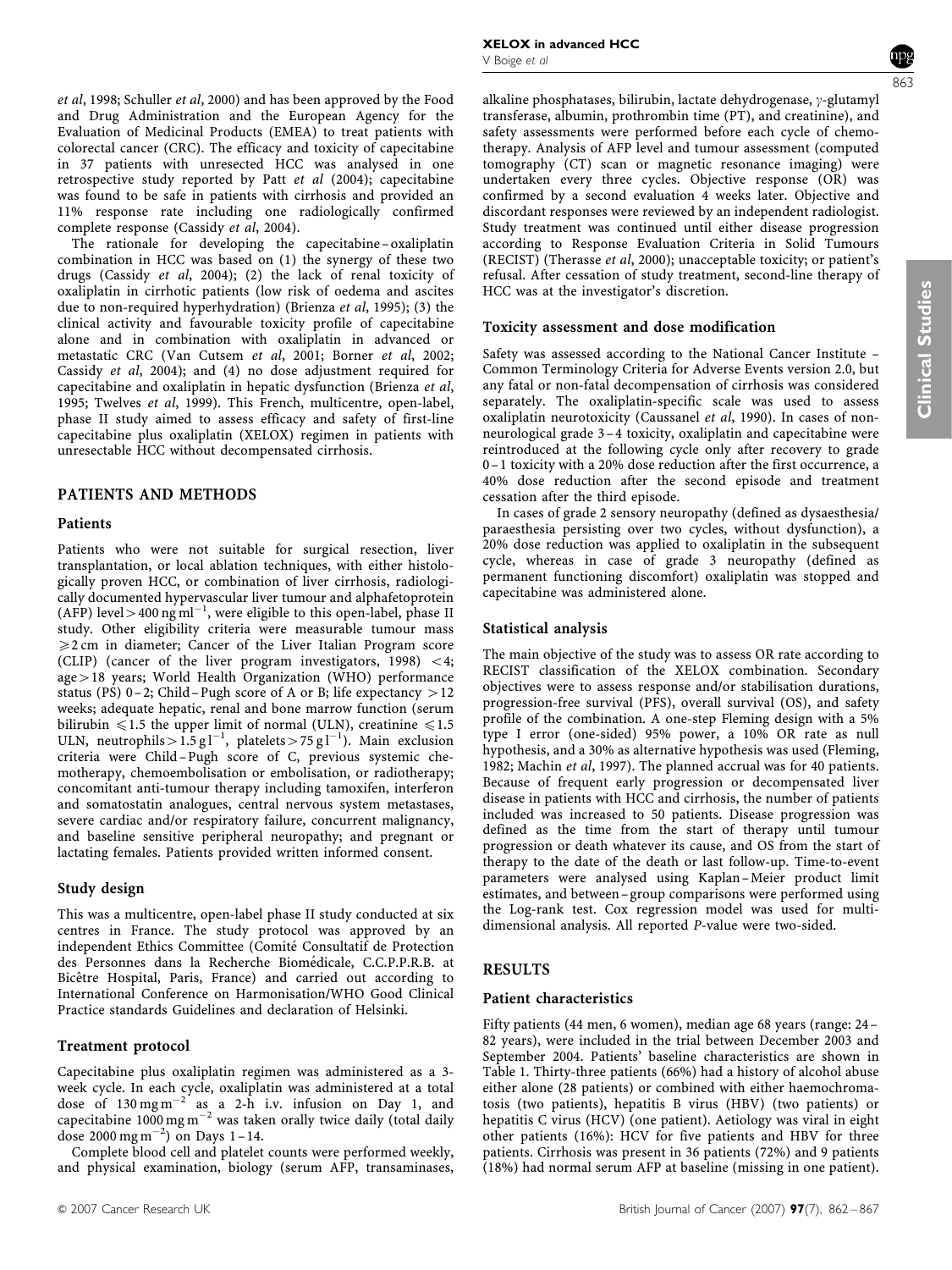<span id="page-2-0"></span>

|  | <b>Table I</b> Patients' baseline characteristics |  |
|--|---------------------------------------------------|--|

| <b>Characteristics</b>                                | $N = 50$           |
|-------------------------------------------------------|--------------------|
| Median age, years (range)                             | $68(24-82)$        |
| Gender                                                |                    |
| Male, n (%)<br>Female, $n$ $(\%)$                     | 44 (88)<br>6(12)   |
| World Health Organization PS, n (%)                   |                    |
| 0                                                     | 22 (44)            |
| I                                                     | 25(50)             |
| $\overline{2}$                                        | 3(6)               |
| Cancer Liver Italian Program score, n (%)             |                    |
| 0                                                     | $\left(2\right)$   |
| $\mathbf{I}$                                          | 18(36)             |
| $\overline{2}$                                        | 19(38)             |
| 3                                                     | 12(24)             |
| Child-Pugh score, n (%)                               |                    |
| Α                                                     | 43 (86)            |
| B                                                     | 7(14)              |
| Coexisting cirrhosis, n (%)                           | 36 (72)            |
| Aetiology of liver disease, n (%)                     |                    |
| Alcohol <sup>a</sup>                                  | 33 (66)            |
| Hepatitis C                                           | 5(10)              |
| Hepatitis B                                           | 3(6)               |
| Hemochromatosis                                       | 4(8)               |
| Other <sup>b</sup>                                    | 5(10)              |
| Median AFP <sup>c</sup> , ng ml <sup>-1</sup> (range) | 159 (11 - 487 221) |

AFP = alphafetoprotein. <sup>a</sup> Alcohol abuse: alone in 28 patients (56%), with either haemochromatosis (two patients, 4%) or hepatitis B virus (two patients, 4%) or hepatitis C virus (one patient, 2%). <sup>b</sup>Normal liver in two patients (4%); not otherwise specified, unknown origin and degenerated adenomatosis in one patient (2%), each. <sup>c</sup>In the 40 patients with abnormal AFP level at baseline.

#### Response to treatment and survival

A total of 295 cycles of chemotherapy were administered. The median number of cycles per patient was 6 (range: 1 –21 cycles); 12 patients received less than three cycles. In total, the median (range) dose received per patient was  $10304$  mg m<sup>-2</sup> (1856–37941) for capecitabine and  $681 \text{ mg m}^{-2}$  (100 – 2507) for oxaliplatin. The median (range) dose per treatment day was  $1952 \text{ mg m}^{-2}$  (930 – 2128) for capecitabine and 128 mg m<sup>-2</sup> (0-137) for oxaliplatin (minimum of  $78 \text{ mg m}^{-2}$  if administered). Forty-one (82%) patients were evaluable for tumour response. Among the nine remaining patients, four patients (8%) received only one cycle of chemotherapy and five patients (10%) two cycles. The cause of death of these patients was liver cancer for seven, liver disease for one, and toxicity for the other. The best tumour response was partial response (PR) in 3 patients (7%), stable disease (SD) in 33 patients (81%), and disease progression in 5 patients (12%). Partial response duration in the three patients was 1.1, 5.0, and 7.3 months respectively, whereas duration of SD ranged from 2.2 to 20.5 months (median: 5.4 months). In the intention-to-treat group  $(N = 50)$ , the tumour control rate (PR and SD) was 72% (95%) confidence interval (CI) 57 –83%). The tumour control rate was 77% (95% CI 61–88%) in the 43 patients with Child –Pugh A score cirrhosis, including the three patients with PR. Among the 36 patients with at least two assessments of serum AFP, one complete and four partial biological responses (defined by normalisation and decrease level more than 50%, respectively) were observed. All patients ended their XELOX treatment, the last one ending on January 2006. The cutoff date for analysis was 1 July 2006. Median patient follow-up using inverted Kaplan –Meier method was 26



Figure I Kaplan–Meier estimation of progression-free survival and overall survival  $(N = 50)$ .



Figure 2 Kaplan–Meier estimation of overall survival by Child–Pugh score group  $(N = 50)$ .

months and ranged from 21 to 29 months in patients alive. Six patients were alive at the cutoff date (all with disease progression). Hepatocellular carcinoma was the cause of death in 37 (84%) out of the 44 patients with progression (combined with cirrhosis decompensation in four patients (9%)), cirrhosis decompensation alone in four patients (9%), toxic death in two patients (5%), and cardiac failure in one patient (2%). Median PFS and OS were 4.1 and 9.3 months, respectively. Estimated PFS was 38% (95% CI: 26– 52%) at 6 months and 14% (7– 26%) at 12 months (Figure 1), whereas OS was 56% (42–69%) at 6 months, 44% (31–58%) at 12 months, 26% (16–40%) at 18 months, and 15% (8–28%) at 24 months (Figure 1).

By univariate analysis in the overall population, OS was significantly longer in patients with a Child– Pugh score of A compared with score B patients ( $P = 0.0076$ ), with a median OS of 10.4 vs 4.3 months (Figure 2), and there was a trend towards longer OS ( $P = 0.056$ ) in patients whose baseline PS was equal to zero compared with other patients ( $PS \ge 1$ ). There were no significant effects of age, CLIP score, and presence of clinical cirrhosis or alcohol abuse on OS (data not shown). Using multivariate analysis (Cox model), hazard ratio of death was 3.01 (95% CI: 1.25–7.26) in patients with a Child– Pugh score of B compared with those patients with a score of A  $(P = 0.014)$  ([Table 2\)](#page-3-0).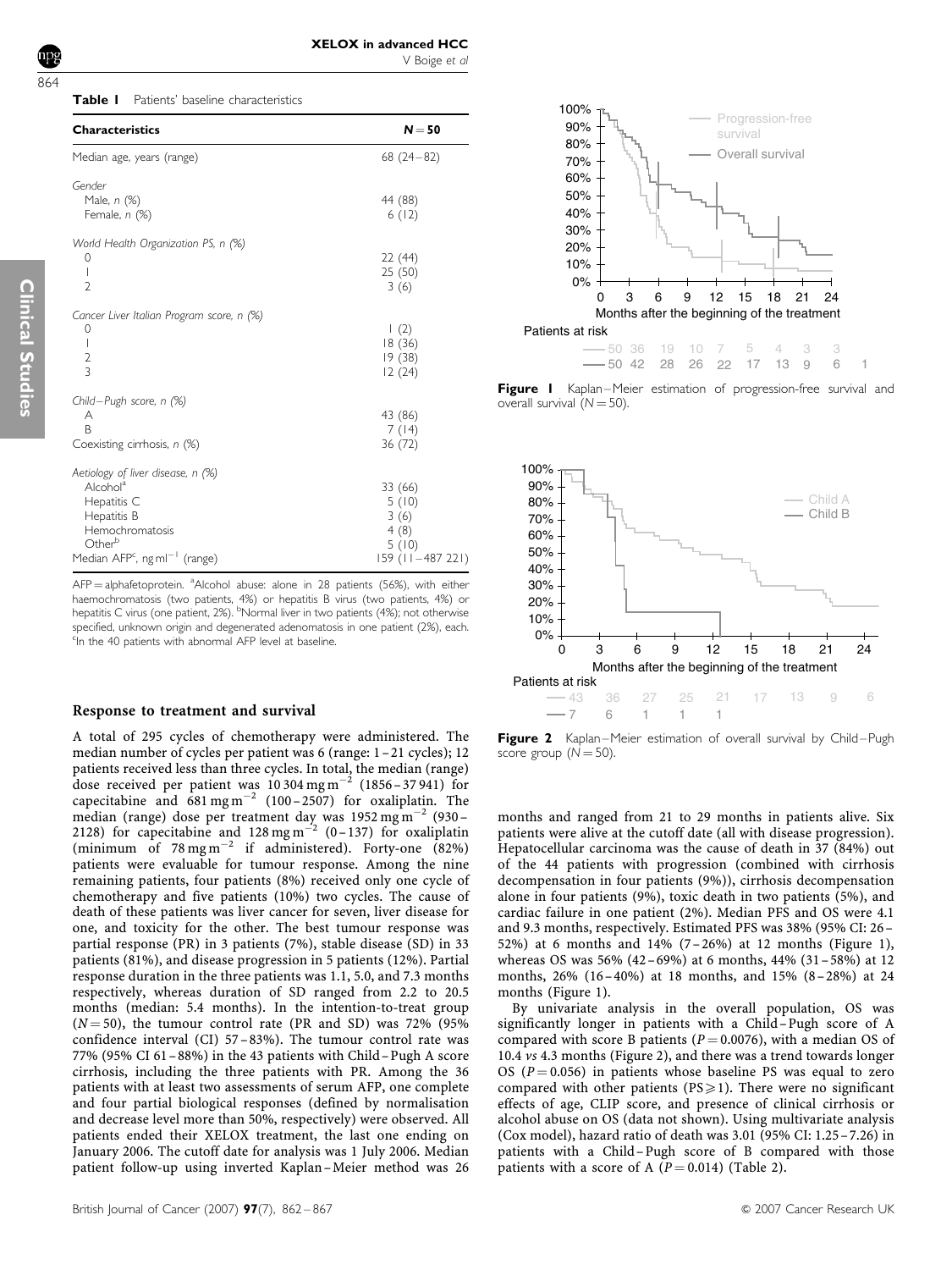<span id="page-3-0"></span>**Table 2** Univariate and multivariate analyses of overall survival  $(N = 50)$ 

|                  |    | Univariate analysis     |                      | <b>Multivariate analysis</b> |                      |
|------------------|----|-------------------------|----------------------|------------------------------|----------------------|
|                  | n  | 12-month OS<br>(95% CI) | P-value <sup>a</sup> | <b>HR (95% CI)</b>           | P-value <sup>b</sup> |
| Child-Pugh score |    |                         |                      |                              |                      |
| A                | 43 | 49% (35 – 63%)          | 0.0076               |                              | 0.0140               |
| B                | 7  | $14\%$ (3 - 51%)        |                      | $3.01$ (1.25 - 7.26)         |                      |
| PS (WHO)         |    |                         |                      |                              |                      |
|                  | 22 | 59% (39 - 77%)          | 0.056                |                              | (1()                 |
| $1 - 2$          | 28 | $32\%$ (18-51%)         |                      | $1.76(0.95 - 3.26)$          |                      |

 $OS =$  overall survival; CI, confidence interval;  $HR =$  hazard ratio;  $PS =$  performance status. <sup>a</sup>Log-rank test. <sup>b</sup>Cox model. Bold values signifies <0.05.

Table 3 Treatment-related toxicities in 49 patients

|                                                                                                                                                                       | Grade $I - 2$                                                                                                      | Grade 3-4                                                                                             |  |
|-----------------------------------------------------------------------------------------------------------------------------------------------------------------------|--------------------------------------------------------------------------------------------------------------------|-------------------------------------------------------------------------------------------------------|--|
|                                                                                                                                                                       | No. of patients<br>$(\%)$                                                                                          | No. of patients<br>$(\%)$                                                                             |  |
| Thrombocytopenia<br>Transaminases or bilirubin<br>Diarrhoea<br>Anaemia<br>Neurotoxicity<br>Nausea/vomiting<br>Neutropenia<br>Hand foot syndrome<br>Mucocitis<br>Other | 17 (35%)<br>31(63%)<br>18 (37%)<br>31 (63%)<br>37 (76%)<br>26 (53%)<br>14 (29%)<br>17 (35%)<br>7 (14%)<br>29 (59%) | 6(12%)<br>8(16%)<br>8(16%)<br>6(12%)<br>3 $(6%)^a$<br>2(4%)<br>2(4%)<br>2(4%)<br>1(2%)<br>6 $(12%)^b$ |  |
| Toxic deaths<br>Myocardial infarction in<br>neutropenia<br>Aplastic pneumopathy                                                                                       |                                                                                                                    | (6%)<br>  (6%)                                                                                        |  |

<sup>a</sup>At cycles 8, 9, and 11, respectively. <sup>b</sup>Four fatigue, one fatigue and lombalgia, one fatigue and anorexia, one fatigue and hypokalemia, one liver pain, one hypercreatininemia, one leucopenia, one constipation, and one diabetes decompensation.

# Toxicity

All 50 patients but one who received only one cycle were evaluable for toxicity. In total, 30 patients (61%) experienced at least one grade 3 or 4 treatment-related toxicity (Table 3). The most frequent grade 3–4 nonhaematologic toxicities were diarrhoea, elevation of aminotransferases, and/or bilirubin, and fatigue. Hand-foot syndrome was severe in only two patients. Grade 2 and 3 peripheral neuropathy was observed in 11 (22%) and 3 (6%) patients, respectively. Only two patients had a severe neutropenia. Six patients (12%) had grade 3 –4 thrombocytopenia. The reason for treatment withdrawal was disease progression in 30 patients (60%), decompensated cirrhosis in 7 patients (14%), cardiac failure in 1 patient (2%), treatment-related toxicity in 5 patients (10%), patient's refusal in 4 patients (8%), and other reason not otherwise specified in 3 patients (6%). Two treatment-related deaths were observed including one patient with myocardial infarction concomitant with neutropenic infection and grade 3 diarrhoea after the first course of treatment, and one patient with neutropenic pneumopathy after the third course of treatment.

# DISCUSSION

There is no systemic chemotherapy that can be considered as a standard for advanced HCC as no drug or combination has been convincingly shown to improve survival over best supportive care

865

(Lai et al[, 1988](#page-4-0); [Burroughs](#page-4-0) et al, 2004). In addition to intrinsic resistance, underlying liver cirrhosis most often precludes the use of several cytotoxic agents, namely cytotoxic agents metabolised by the liver and excreted into the bile. The lack of renal toxicity of oxaliplatin ([Brienza](#page-4-0) et al, 1995), the low incidence of myelo-suppression observed with capecitabine [\(Van Cutsem](#page-5-0) et al, 2001), the synergistic anti-tumour activity of capecitabine and oxaliplatin combination in advanced gastrointestinal cancers [\(Cassidy](#page-4-0) et al, [2004](#page-4-0); Park et al[, 2006b](#page-4-0)), and the absence of dose adjustment required for both agents in case of hepatic dysfunction ([Brienza](#page-4-0) et al[, 1995](#page-4-0); [Twelves](#page-5-0) et al, 1999) make the XELOX regimen attractive in cirrhotic patients with HCC.

In the current study, XELOX regimen showed modest activity in patients with advanced HCC using the RECIST criteria. Thus, although it is difficult to compare the efficacy results from one to another study because of heterogeneous tumour response criteria and patient selection, our study did not confirm previous results of clinical activity reported with capecitabine alone or FOLFOX regimen ([Frustaci](#page-4-0) et al, 2003; Patt et al[, 2004](#page-5-0)). Higher tumour response rates of 15 –25% were previously obtained with doxorubicin and cisplatin combinations with either capecitabine or UFT. However, this did not seem to affect significantly PFS and OS found to be less than 4 months and 8 months, respectively [\(Kim](#page-4-0) et al[, 2006;](#page-4-0) Park et al[, 2006a\)](#page-4-0). A recent randomised phase III study comparing single agent doxorubicin vs PIAF regimen (cisplatin/ interferon a-2b/doxorubicin/fluorouracil) did not show any significant difference in OS between the two arms despite borderline statistical significance in favour of PIAF (6.8 and 8.7 months for doxorubicin and PIAF arms, respectively) (Yeo [et al](#page-5-0), [2005](#page-5-0)). Therefore, no drug or combination has been shown to be better than single agent doxorubicin, which does not convincingly improve survival over supportive care. Thus, one can argue that there is no standard chemotherapy and that supportive care has to be the control group of any randomised trial [\(Burroughs](#page-4-0) et al, 2004).

With a disease control rate of 72%, a median survival of 9.3 months, and a one-year survival rate of 44%, the XELOX regimen compares favourably with other systemic therapies for HCC. The 6 months PFS rate was 38%, suggesting that XELOX regimen was capable of achieving durable stabilisation of advanced-stage HCC. As assessment of response to treatment based on conventional criteria that relies mainly on radiological evaluation may not be reliable in advanced HCC (Yeo et al[, 2005\)](#page-5-0), PFS may be a more appropriate and informative primary end point of further phase II studies. This is all the more true and already the case for phase II studies assessing the efficacy of new targeted therapies that may be cytostatic instead of cytotoxic [\(Philip](#page-5-0) et al, 2005; [Abou-Alfa](#page-4-0) et al, [2006](#page-4-0)). As an example, recent phase III results of sorafenib, a multikinase inhibitor targeting Raf kinase, vascular endothelial growth factor receptor, and platelet-derived growth factor receptor, have demonstrated a statistically significant improvement in OS and time to progression (TTP) in a comparable patient population with advanced HCC, despite a low response rate according to the RECIST criteria observed in a previous phase II study ([Abou-Alfa](#page-4-0) et al, 2006; [Llovet](#page-4-0) et al, 2007): median OS was 10.7 months in the sorafenib group as compared to 7.9 months in the placebo group (HR = 0.69,  $P = 0.0006$ ), and median TTP was 5.5 *vs* 2.8 months, respectively (HR = 0.58,  $P = 0.000007$ ).

The toxicity profile was acceptable in our trial including patients with HCC and underlying cirrhosis. Haematologic toxicity was mild compared with that observed with anthracyclin-based polychemotherapy regimens. Grade 3–4 thrombocytopenia and neutropenia was observed in 12 and 4% of the population, respectively. Although no direct comparison with our previous phase II with gemcitabine/oxaliplatin regimen, the use of capecitabine instead of gemcitabine in combination to oxaliplatin resulted in lower haematological toxicity ([Louafi](#page-4-0) et al, 2007). Of note, the threshold value of platelet count as an inclusion criteria was decrease to  $75 \text{ g l}^{-1}$  because of frequent baseline portal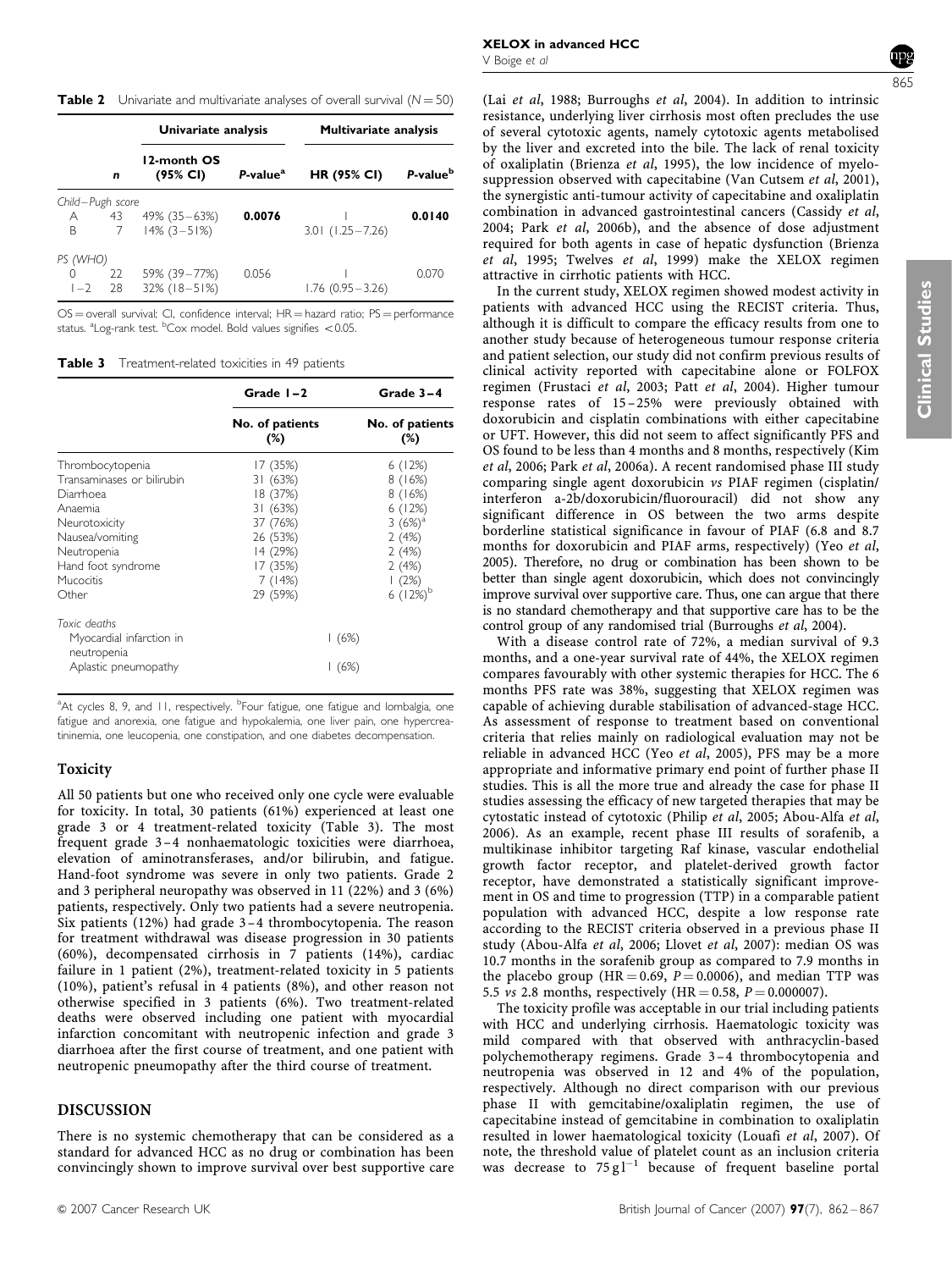<span id="page-4-0"></span>

hypertension associated thrombocytopenia under  $100\,\mathrm{g}\,\mathrm{l}^{-1}$ . Despite a potential risk of bleeding from oesophageal varices, yet no bleeding episodes occurred, possibly owing to close monitoring and dose adjustment. We also observed liver dysfunction as measured by an increase in hepatic transaminase and hyperbilirubinemia. However, severe liver test abnormalities may be due, in part, to coexisting chronic liver disease since oxaliplatin and capecitabine were not found to be hepatotoxic in patients with CRC except benign and unexplained isolated hyperbilirubinemia occasionally observed under capecitabine treatment [\(Van Cutsem](#page-5-0) et al[, 2001\)](#page-5-0). Otherwise, no HBV reactivation was observed despite no systematic lamivudin prophylaxis in HBsAg-positive patients.

We also conducted exploratory analysis of prognostic factors. Only the Child– Pugh score was consistently associated withOS. These findings are consistent with those of previous reports in which low bilirubin, high albumin level, and absence of ascites were associated with improved survival of HCC patients after chemotherapy, as those factors are included in the Child–Pugh score (Okada 1998; Leung et al, 2002; Yeo et al[, 2005](#page-5-0)). Interestingly, albumin level has also been shown to be a prognostic factor of treatment outcome in HCC patients receiving doxorubicin-based regimen (Yeo et al[, 2005](#page-5-0)). Stratification of patients according to specific prognostic scores used in HCC and cirrhosis should be included in future trials designed to better identify patients who may benefit from systemic chemotherapy.

#### REFERENCES

- Cancer of the Liver Program (CLIP) Investigators (1998) A new prognostic system for hepatocellular carcinoma: a retrospective study of 435 patients: the cancer of the liver program (CLIP) investigators. Hepatology 28: 751 – 755
- Abou-Alfa GK, Schwartz L, Ricci S, Amadori D, Santoro A, Figer A, De Greve J, Douillard JY, Lathia C, Schwartz B, Taylor I, Moscovici M, Saltz LB (2006) Phase II study of sorafenib in patients with advanced hepatocellular carcinoma. J Clin Oncol 24: 4293 – 4300
- Bearz A, Sorio R, Tommasi G, Toffoli G, Scarlone S, Beretta M, Frustaci S, Freschi A, Buonadonna A, Rupolo M, Tabaro G, Michieli M, Canale V, Cartei G (2001) Oxaliplatin and 5-FU in hepatocarcinoma. Proc Am Soc Clin Oncol 20: 148b (abstract 2343)
- Borner MM, Dietrich D, Stupp R, Morant R, Honegger H, Wernli M, Herrmann R, Pestalozzi BC, Saletti P, Hanselmann S, Muller S, Brauchli P, Castiglione-Gertsch M, Goldhirsch A, Roth AD (2002) Phase II study of capecitabine and oxaliplatin in first and second-line treatment of advanced or metastatic colorectal cancer. J Clin Oncol 20: 1759 – 1766
- Brienza S, Vignoud J, Itzhaki M, Krikorian A (1995) Oxaliplatin: global safety in 682 patients. Proc Am Soc Clin Oncol 14: 209 (abstract 513)
- Bruix J, Sala M, Llovet JM (2004) Chemoembolization for hepatocellular carcinoma. Gastroenterology 127(Suppl 1): S179 – S188
- Burroughs A, Hochhauser D, Meyer T (2004) Systemic treatment and liver transplantation for hepatocellular carcinoma: two ends of the therapeutic spectrum. Lancet Oncol 5: 409-418
- Cassidy J, Tabernero J, Twelves C, Brunet R, Butts C, Conroy T, Debraud F, Figer A, Grossmann J, Sawada N, Schoffski P, Sobrero A, Van Cutsem E, Diaz-Rubio E (2004) XELOX (capecitabine plus oxaliplatin): active firstline therapy for patients with metastatic colorectal cancer. J Clin Oncol 22: 2084 – 2091
- Caussanel JP, Levi F, Brienza S, Misset JL, Itzhaki M, Adam R, Milano G, Hecquet B, Mathe G (1990) Phase I trial of 5-day continuous venous infusion of oxaliplatin at circadian rhythm-modulated rate compared with constant rate. J Natl Cancer Inst 82: 1046 – 1050
- de Gramont A, Figer A, Seymour M, Homerin M, Hmissi A, Cassidy J, Boni C, Cortes-Funes H, Cervantes A, Freyer G, Papamichael D, Le Bail N, Louvet C, Hendler D, de Braud F, Wilson C, Morvan F, Bonetti A (2000) Leucovorin and fluorouracil with or without oxaliplatin as first-line treatment in advanced colorectal cancer. J Clin Oncol 18: 2938 – 2947
- Fleming TR (1982) One sample multiple testing procedure for phase II trials. Biometrics 38: 143 – 151
- Frustaci S, Bearz A, Basso B, Tommasi LG, Buonadonna A, La Mura N, Cannizzaro R, Freschi A, Tumolo S, Toffoli G (2003) Efficacy of

## **CONCLUSION**

Despite a disease control rate of 72% and a favourable toxicity profile, XELOX regimen had a modest anti-tumour activity for patients with advanced HCC and cirrhosis. Future phase II and III trials should assess the efficacy of new promising treatment approaches such as molecularly targeted therapies alone or in combination with cytotoxic agents using appropriate primary end point, and also define predictive biomarkers according to the drug's mechanism of action and the biologic behaviour of the tumour.

#### ACKNOWLEDGEMENTS

Roche France provided funding for the study. We thank all the investigators who participated in the study: Laurent Bedenne, E Boucher, Hédia Brixi-Benmansour, A Guillygomac'h Alexandra Heurgue, Patrick Hillon, Stéphanie Lagarde, David Malka, Anne Minello, Jean-François Seitz, and Pauline Ries. We thank Nora Ady Vago and Virginie Vigier for help in this publication, D Hajage, A Cobat, C Legeai, and P Tran Ba Loc of the Biostatistics Unit of the Institut Gustave-Roussy as well as the research assistants of the Féderation Francophone de Cancérologie Digestive for their help in data management and the analysis of the trial.

oxaliplatin and 5-fluorouracil in hepatocarcinoma (HCC). Proc Am Soc Clin Oncol 22: 335 (abstract 1346)

- Kim SJ, Seo HY, Choi JG, Sul HR, Sung HJ, Park KH, Choi IK, Oh SC, Yoon SY, Seo JH, Choi CW, Kim BS, Shin SW, Kim YH, Kim JS (2006) Phase II study with a combination of epirubicin, cisplatin, UFT, and leucovorin in advanced hepatocellular carcinoma. Cancer Chemother Pharmacol 57:  $436 - 442$
- Lai CL, Wu PC, Chan GC, Lok AS, Lin HJ (1988) Doxorubicin vs no antitumor therapy in inoperable hepatocellular carcinoma. A prospective randomized trial. Cancer 62: 479 – 483
- Leung TW, Tang AM, Zee B, Yu SC, Lai PB, Lau WY, Johnson PJ (2002) Factors predicting response and survival in 149 patients with unresectable hepatocellular carcinoma treated by combination cisplatin, interferon-alpha, doxorubicin and 5-fluorouracil chemotherapy. Cancer 94: 421 – 427
- Llovet J, Ricci S, Mazzaferro V, Hilgard P, Raoul J, Zeuzem S, Poulin-Costello M, Moscovici M, Voliotis D, Bruix J (2007) Randomized phase III trial of sorafenib vs placebo in patients with advanced hepatocellular carcinoma. Proc Am Soc Clin Oncol 25: 1384 – 1390. 962s (abstract LBA1)
- Louafi S, Boige V, Ducreux M, Bonyhay L, Mansourbakht T, de Baere T, Asnacios A, Hannoun L, Poynard T, Taieb J (2007) Gemcitabine plus oxaliplatin (GEMOX) in patients with advanced hepatocellular carcinoma (HCC): results of a phase II study. Cancer 109: 1384 – 1390
- Machin D, Campbell M, Fayers P, Pinol A (1997) Sample Size Tables for Clinical Studies. Oxford: Blackwell science, 2nd edn
- Miwa M, Ura M, Nishida M, Sawada N, Ishikawa T, Mori K, Shimma N, Umeda I, Ishitsuka H (1998) Design of a novel oral fluoropyrimidine carbamate, capecitabine, which generates 5-fluorouracil selectively in tumours by enzymes concentrated in human liver and cancer tissue. Eur J Cancer 34: 1274 – 1281
- Okada S (1998) Chemotherapy in hepatocellular carcinoma. Hepatogastroenterology 45: 1259 – 1263
- Park SH, Lee Y, Han SH, Kwon SY, Kwon OS, Kim SS, Kim JH, Park YH, Lee JN, Bang SM, Cho EK, Shin DB, Lee JH (2006a) Systemic chemotherapy with doxorubicin, cisplatin and capecitabine for metastatic hepatocellular carcinoma. BMC Cancer 6: 3
- Park YH, Kim BS, Ryoo BY, Yang SH (2006b) A phase II study of capecitabine plus 3-weekly oxaliplatin as first-line therapy for patients with advanced gastric cancer. Br J Cancer 94: 959-963
- Parkin DM, Bray F, Ferlay J, Pisani P (2001) Estimating the world cancer burden: Globocan 2000. Int J Cancer 94: 153 – 156